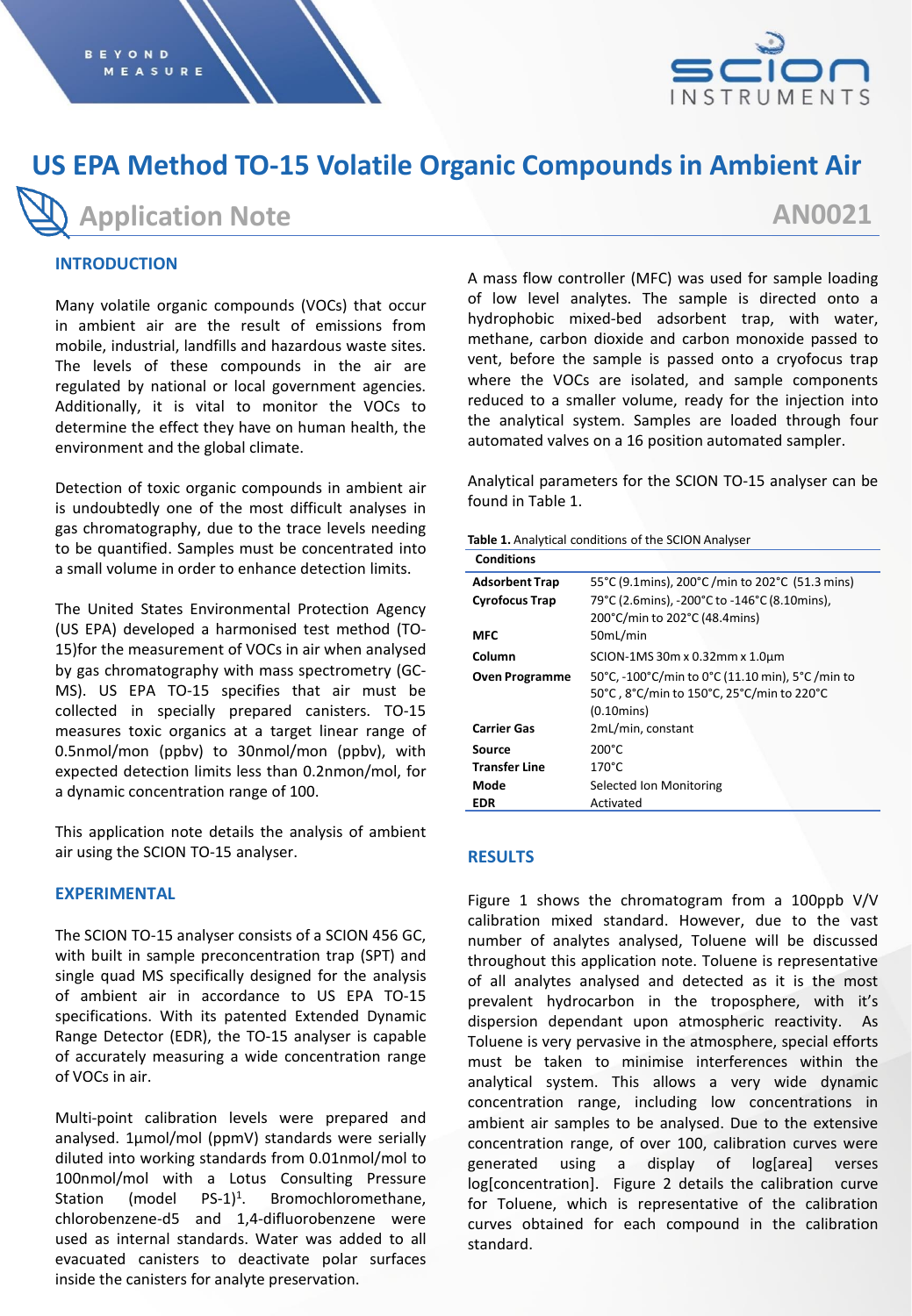

**Fig 2**. Linear calibration of toluene over a very wide concentration range.

The linearity of the Toluene over a wide concentration range was 0.999; this was reflected throughout the analysis of the other VOCs. Consistent linearity is demonstrated by constant response factors over the concentration range.

Figure 3 displays a plot of relative response factors (RRF) versus log[concentration] for toluene covering a range from 0.33pmol/mol to 100nmol/mol, for a dynamic range in of excess of 333,333. This excellent linearity was obtained due to the extended dynamic range of the SCION MS.

The EPA method TO-15 specifies that an acceptable range must possess relative standard deviation for response factors over the proposed concentration range of less than 30% for each analyte. However, two RRFs may deviate but they must still be less than 40%.

Figure 3 shows that the response factors of Toluene are consistent, passing the strict criteria of the method, thus highlighting the capability of the MS.



**Fig 4**. Extracted 91 ion of Toluene at 333 fmol/mol .